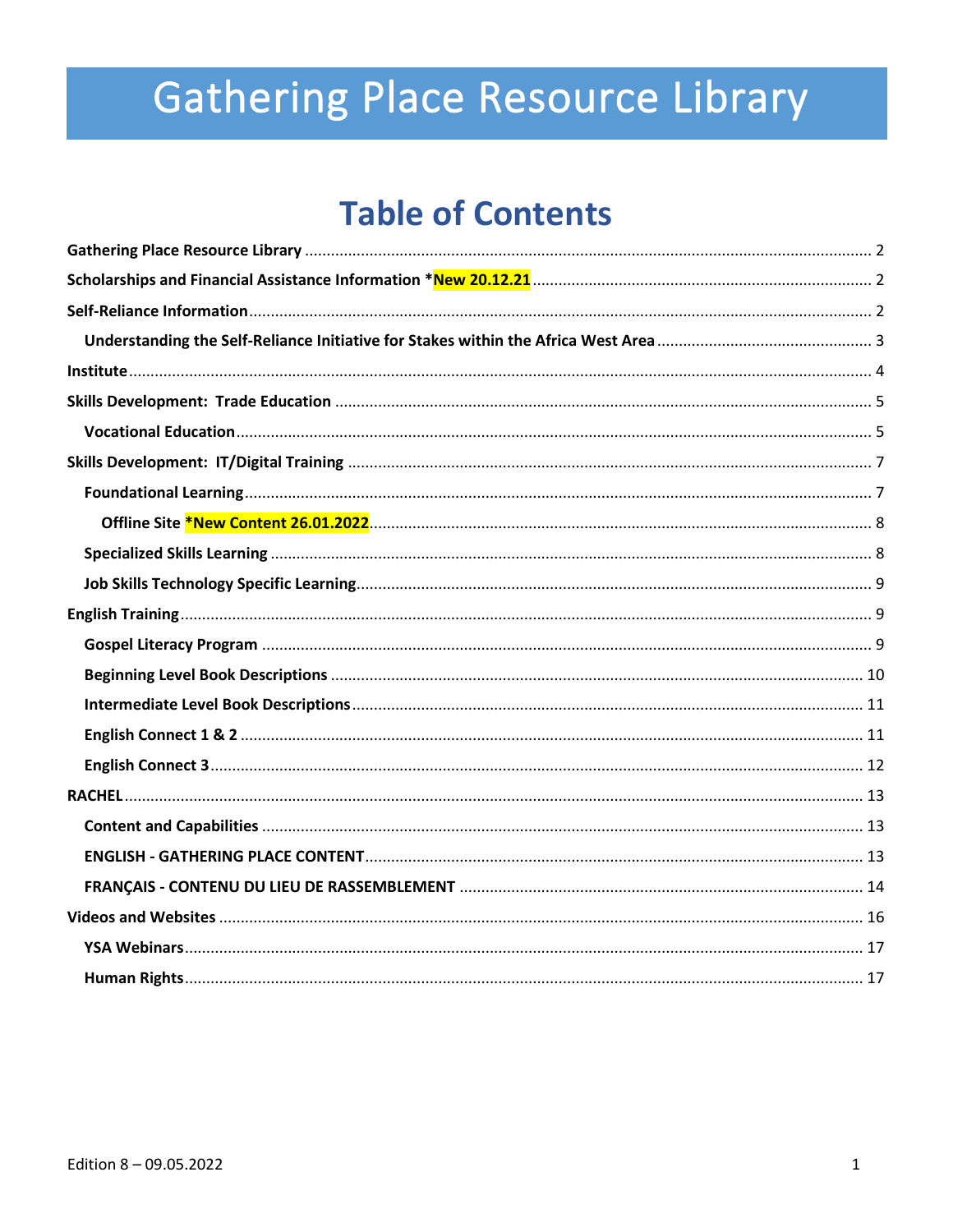# <span id="page-1-0"></span>**Gathering Place Resource Library**

Welcome to the new Gathering Place Resource Library. This document is a library of information for use by the Stake YSA Committee in planning and maintaining the YSA Gathering Place. The material presented serves as an aid for discussion, idea generation, and local application of learning opportunities. Final approval for all Gathering Place content resides with local Priesthood leadership, subject to the internal policies and procedures of the Church and any specific area guidelines issued by the Church for the Africa West Area. Clicking on items in the Table of Contents will advance you to that item in the document. We hope you will find this document useful.

The Church of Jesus Christ of Latter-day Saints is not responsible for any references, links, content, services, materials, publications, or other information provided by third parties, and the Church does not endorse or sponsor the offerings, services and/or resources of any such third parties except where expressly stated in this document. Accordingly, users are encouraged to conduct their own further research or investigation of the terms and conditions related to any desired third-party offerings, resources, or services, as these offerings have not been official vetted by the Church. The Church is not responsible for any inaccuracy or changes in the information contained in this document. This document is intended for use only by local leaders of the Church.

# <span id="page-1-1"></span>**Scholarships and Financial Assistance Information**  $*_{New 20.12.21}$

\*"The African Business Center for Developing Education has published the **Ghana Directory of Scholarships and Financial Assistance**. To learn more, you may visit abcdeafrica.org. \*New Content added 20.12.21

# <span id="page-1-2"></span>**Self-Reliance Information**

The purpose of becoming spiritually and temporally self-reliant is to become better able to serve the Lord and care for others (see John [15:8\)](https://www.churchofjesuschrist.org/study/scriptures/nt/john/15.8?lang=eng#p8). The Savior invites us all to act, to stand independent, and to become as He is. He will help us. He has promised: "It is my purpose to provide for my saints, for all things are mine. But it must needs be done in mine own way" (Doctrine and [Covenants](https://www.churchofjesuschrist.org/study/scriptures/dc-testament/dc/104.15-16?lang=eng#p15) 104:15-16). His way includes learning and living the principles of self-reliance—"the ability, commitment, and effort to provide the necessities of life for self and family" (*Providing in the Lord's Way: [Summary](https://www.churchofjesuschrist.org/study/manual/providing-in-the-lords-way-summary/providing-in-the-lords-way-summary?lang=eng¶=3#p3) of a Leader's Guide to [Welfare](https://www.churchofjesuschrist.org/study/manual/providing-in-the-lords-way-summary/providing-in-the-lords-way-summary?lang=eng¶=3#p3)* [2009]).

The [Self-Reliance](https://www.churchofjesuschrist.org/self-reliance?lang=eng) courses are found on [ChurchofJesusChrist.org o](https://www.churchofjesuschrist.org/self-reliance?lang=eng)r by purchasing manuals at your local Distribution Center. To locate the courses online, follow the pages:

- ❖ [ChurchofJesusChrist.org](https://www.churchofjesuschrist.org/?lang=eng)
- ❖ [Gospel Library](https://www.churchofjesuschrist.org/study/lib?lang=eng&platform=web)
- ❖ [Books and Lessons](https://www.churchofjesuschrist.org/study/books-and-lessons?lang=eng)
- ❖ [Self-Reliance](https://d.docs.live.net/Users/testuser/Downloads/TheChurchofJesusChrist.org)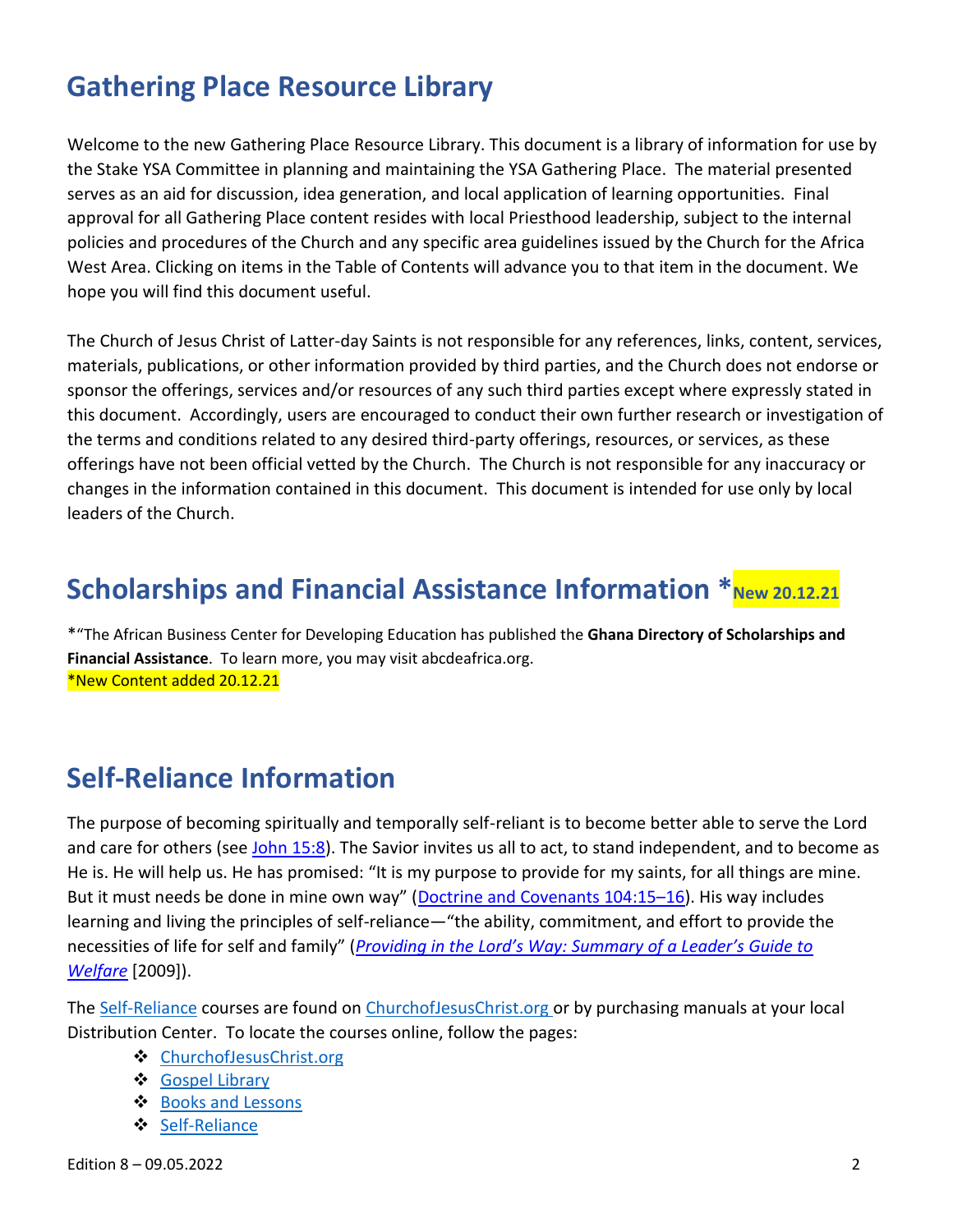Course titles include:

- [My Foundation for Self-Reliance](https://www.churchofjesuschrist.org/search?lang=eng&query=My%20Foundation%20for%20Self-Reliance&highlight=true&page=1)
- [Finding Strength in the Lord: Emotional Resilience](https://www.churchofjesuschrist.org/search?lang=eng&query=Finding%20Strength%20in%20the%20Lord%3A%20Emotional%20Resilience&highlight=true&page=1)
- [Personal Finances](https://www.churchofjesuschrist.org/search?lang=eng&query=Personal%20Finances%20for%20Self-Reliance&highlight=true&page=1) for Self-Reliance
- [Education for Better Work for Self-Reliance](https://www.churchofjesuschrist.org/search?lang=eng&query=Education%20for%20Better%20Work%20for%20Self-Reliance&highlight=true&page=1)
- [Find a Better Job for Self-Reliance](https://www.churchofjesuschrist.org/search?lang=eng&query=Find%20a%20Better%20Job%20for%20Self-Reliance&highlight=true&page=1)
- [Starting and Growing My Business for Self-Reliance](https://www.churchofjesuschrist.org/search?lang=eng&query=Starting%20and%20Growing%20My%20Business%20for%20Self-Reliance&highlight=true&page=1)

Additional information found on the Self-Reliance site:

- [Self-Reliance Videos](https://www.churchofjesuschrist.org/search?lang=eng&query=Self-Reliance%20Videos&highlight=true&page=1)
- [My Path for Self-Reliance](https://www.churchofjesuschrist.org/search?lang=eng&query=My%20Path%20for%20Self-Reliance&highlight=true&page=1)
- [Leaders' Guide for the Self](https://www.churchofjesuschrist.org/search?lang=eng&query=Leaders%E2%80%99%20Guide%20for%20the%20Self-Reliance%20Initiative&highlight=true&page=1)-Reliance Initiative
- [Facilitating Groups for Self-Reliance](https://www.churchofjesuschrist.org/search?lang=eng&query=Facilitating%20Groups%20for%20Self-Reliance&highlight=true&page=1)

# <span id="page-2-0"></span>**Understanding the Self-Reliance Initiative for Stakes within the Africa West Area**

- There are ten *managers* employed by the Church throughout the Africa West Area who have the responsibility to be a resource for the stakes and districts within their jurisdiction. (A list of these managers is found at the end of this section.)
- The *Stake or District President* designates one of his counselors to oversee welfare and self-reliance services. He may make the call himself or delegate to his counselor the responsibility to call a *Stake Self-Reliance Specialist*.
- A *Self-Reliance Committee\** is also formed and is composed of an assigned high councilor, the *Self-Reliance Specialist*, a member of the Stake Relief Society Presidency, the chairman of the Bishop's Welfare Council, and the Stake or District Presidency Counselor, who presides. Together they decide what the needs are and what self-reliance courses they will offer in their stake or district. The counselor will report to the president and the president will not have to deal directly with choosing and setting up courses, etc. \*For the Gathering Place, this will be done in correlation with the YSA Committee to follow the needs of the YSA.
- The *managers* employed by the Church are responsible to train each Stake or District *Self-Reliance Specialist*, who, in turn, works with the committee, and closely with the high councilor, in setting up *My Path* meetings and then, groups. The specialist assures that each group has a *Facilitator* who understands his role. He/she may be chosen from the group or elsewhere but will become part of the group because of the nature of his role, which is not an instructor. Groups should be small, no more than 12 people.
- *Action partners* are part of each course and often rotate. They do not need to be chosen beforehand and are members of the group.
- Members of each group will meet once a week for 1 ½-2 hours. *Group members* should understand at the outset that this is not their only obligation. For the course to be effective, they will need to complete other assignments during the week. For some of the courses, this will be a lot of work and require quite a bit of time.
- It is true that individuals and families have access to the materials online, but it is less effective because group members support each other, motivate each other, report to each other, and feel responsible for each other. They are bound together by common goals and needs, and it is very powerful.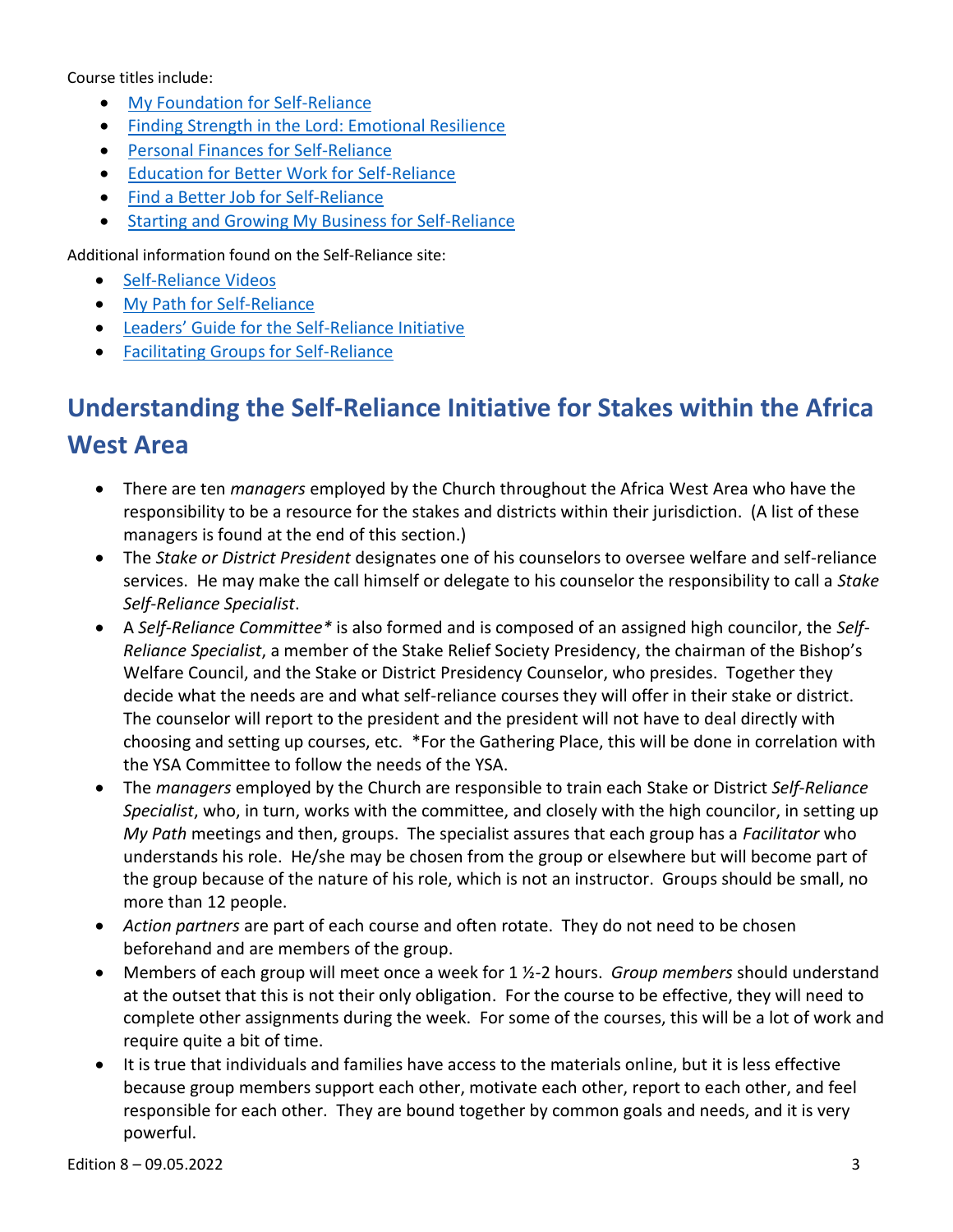- At the end of each course, the group participates in a group service project. When complete, the *Facilitator* will sign the certification for each person.
- Helpful links:
	- o <https://www.churchofjesuschrist.org/callings/welfare-self-reliance?lang=eng>
	- o <https://www.churchofjesuschrist.org/callings/welfare-self-reliance/resources?lang=eng>

# <span id="page-3-0"></span>**Institute**

The purpose of Institute is to help young adults understand and rely on the teachings and Atonement of Jesus Christ, qualify for the blessings of the temple, and prepare themselves, their families, and others for eternal life with their Father in Heaven.

"As we teach our young people to love the Savior Jesus Christ, they will become true disciples of the Master. This process will prepare them to become loyal, loving husbands and fathers, wives and mothers leaders of eternal families. The temples will become a natural and important part of their lives. They will become missionaries, serving the Lord on missions as young adults and later as mature couples. … As we strengthen our youth by pointing them to Christ, we also strengthen families and the Church." Dieter F. Uchtdorf, "A Teacher of God's Children"

Institute courses and manuals may be found on The Church of Jesus Christ of Latter-Day Saints website at: [Institute](https://www.churchofjesuschrist.org/si/institute/manuals?lang=eng)

Offerings consist of:

- [The Divine Gift of Forgiveness](https://www.churchofjesuschrist.org/study/manual/the-divine-gift-of-forgiveness-teacher-material?lang=eng)
- [Foundations of the Restoration](https://www.churchofjesuschrist.org/study/manual/foundations-of-the-restoration-class-preparation-material-2019/lesson-1-class-preparation-material-prelude-to-the-restoration?lang=eng)
- [Teachings and Doctrine of the Book of](https://www.churchofjesuschrist.org/study/manual/teachings-and-doctrine-of-the-book-of-mormon-class-prep-material-2021?lang=eng)  [Mormon](https://www.churchofjesuschrist.org/study/manual/teachings-and-doctrine-of-the-book-of-mormon-class-prep-material-2021?lang=eng)
- [Jesus Christ and the Everlasting Gospel](https://www.churchofjesuschrist.org/study/manual/jesus-christ-and-the-everlasting-gospel-student-readings/student-readings?lang=eng)
- [The Eternal Family](https://www.churchofjesuschrist.org/study/manual/the-eternal-family-student-readings/student-readings?lang=eng)
- [Old Testament](https://www.churchofjesuschrist.org/study/manual/old-testament-student-manual-genesis-2-samuel?lang=eng) Genesis 2 Samuel
- [Old Testament 1 Kings -](https://www.churchofjesuschrist.org/study/manual/old-testament-student-manual-kings-malachi?lang=eng) Malachi
- [New Testament](https://www.churchofjesuschrist.org/study/manual/new-testament-student-manual?lang=eng)
- [Book of Mormon](https://www.churchofjesuschrist.org/study/manual/book-of-mormon-student-manual?lang=eng)
- [Doctrine and Covenants](https://www.churchofjesuschrist.org/study/manual/doctrine-and-covenants-student-manual-2017?lang=eng)
- [The Pearl of Great Price](https://www.churchofjesuschrist.org/study/manual/the-pearl-of-great-price-student-manual-2018?lang=eng)
- [Latter-Day Saint History: 1815](https://www.churchofjesuschrist.org/study/manual/latter-day-saint-history-1815-1846-teacher-material?lang=eng)  1846
- [Saints, Volume 1](https://www.churchofjesuschrist.org/study/history/saints-v1/title-page?lang=eng)
- [Church History in the Fulness of Times](https://www.churchofjesuschrist.org/study/manual/church-history-in-the-fulness-of-times?lang=eng)
- [The Gospel and the Productive Life](https://www.churchofjesuschrist.org/study/manual/the-gospel-and-the-productive-life-student-manual-2018?lang=eng)
- [Missionary Preparation](https://www.churchofjesuschrist.org/study/manual/missionary-preparation-teacher-manual?lang=eng)
- [Preach My Gospel](https://www.churchofjesuschrist.org/study/manual/preach-my-gospel-a-guide-to-missionary-service?lang=eng)
- Scripture Study—[The Power of the Word](https://www.churchofjesuschrist.org/study/manual/scripture-study-the-power-of-the-word-teacher-manual?lang=eng)
- [Institute Elevate Learning Experience](https://www.churchofjesuschrist.org/study/manual/institute-elevate-learning-experience?lang=eng)
- [Eternal Marriage](https://www.churchofjesuschrist.org/study/manual/eternal-marriage-student-manual?lang=eng)
- [Presidents of the Church](https://www.churchofjesuschrist.org/study/manual/presidents-of-the-church-student-manual?lang=eng)
- [Introduction to Family History](https://www.churchofjesuschrist.org/study/manual/introduction-to-family-history-student-manual?lang=eng)
- [Doctrines of the Gospel](https://www.churchofjesuschrist.org/study/manual/doctrines-of-the-gospel-student-manual?lang=eng)

Further materials for YSA (Young Adults) can be found at: [Young Adults \(churchofjesuschrist.org\)](https://www.churchofjesuschrist.org/study/audiences/young-adults?lang=eng)

- [Worldwide Devotionals](https://www.churchofjesuschrist.org/study/adults/young-adults/worldwide-devotionals?lang=eng)
- [YA Face to Face Events](https://www.churchofjesuschrist.org/study/video/ysa-face-to-face-events?lang=eng)
- [YA Weekly](https://www.churchofjesuschrist.org/study/adults/young-adults/ya-weekly?lang=eng)
- [My Plan](https://www.churchofjesuschrist.org/study/manual/my-plan-a-guide-for-the-returned-missionary-and-mentor?lang=eng)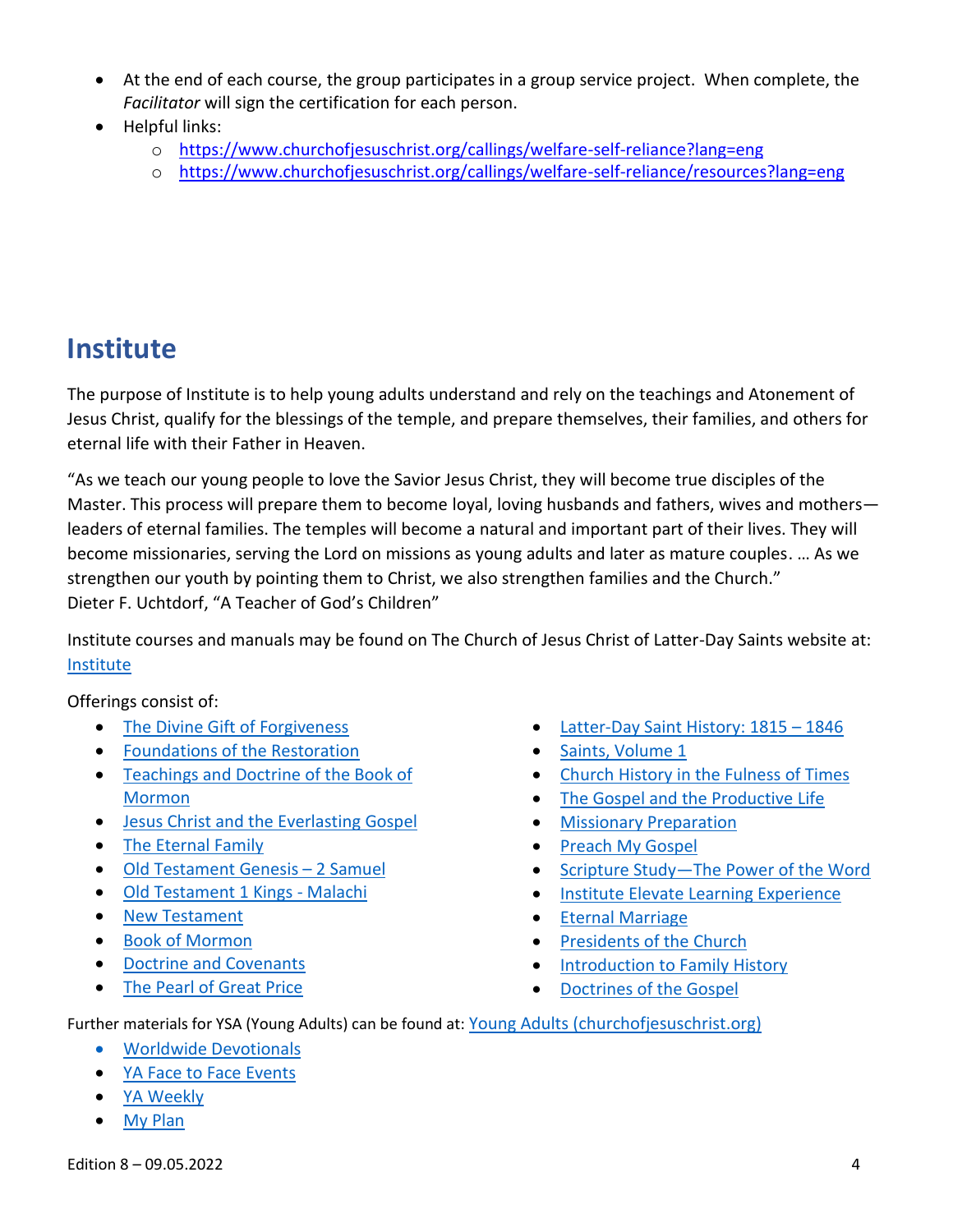Additional Institute courses can be arranged through your local Religious Educator and Innovate Institute. The list of local Religious Educator's is listed below.

# <span id="page-4-0"></span>**Skills Development: Trade Education**

### <span id="page-4-1"></span>**Vocational Education**

Stakes can discuss who they know in their location with members or citizens who have Trade Skills that would be willing to come into the Gathering Place to provide presentations or demonstrations of their trade to local YSA. To avoid any employer-employee concerns, stake leaders should confirm in a prior written document with such member or citizen (signed by both parties) confirming that he/she is acting as an unpaid volunteer and any presentations or demonstrations should be provided free of charge. The area YSA missionaries can provide you with a suggested letter to use for this purpose. While such persons are permitted to hand out contact information and any prepared handouts, such items should not solicit business for the volunteer member or citizen, nor provide any statement suggesting that the Church is endorsing any offering, service and/or resource of any third party. Church facilities may also not be used for commercial purposes.

- The amounts in the following charts are estimates prepared through informal investigation and may be different in actuality.
- Outside the available Pathway program, neither the Church nor its affiliates offer certificated training programs in Africa.
- Training that can be offered at the Gathering Place with:
	- $\circ$  OT = Outsourced Training
	- o LSH = Lord's Store House
- All training subjects can be obtained by either method. \*\*Landscape Horticulture has differentiating duration and certificate offerings.
- All associated costs are estimates and are quoted in US Dollars.
- Income is the Average Expected Monthly Income for a Starter Package in US Dollars.

\*\*The following table contains **estimated values** and may not represent true amounts in every location in the West Africa area.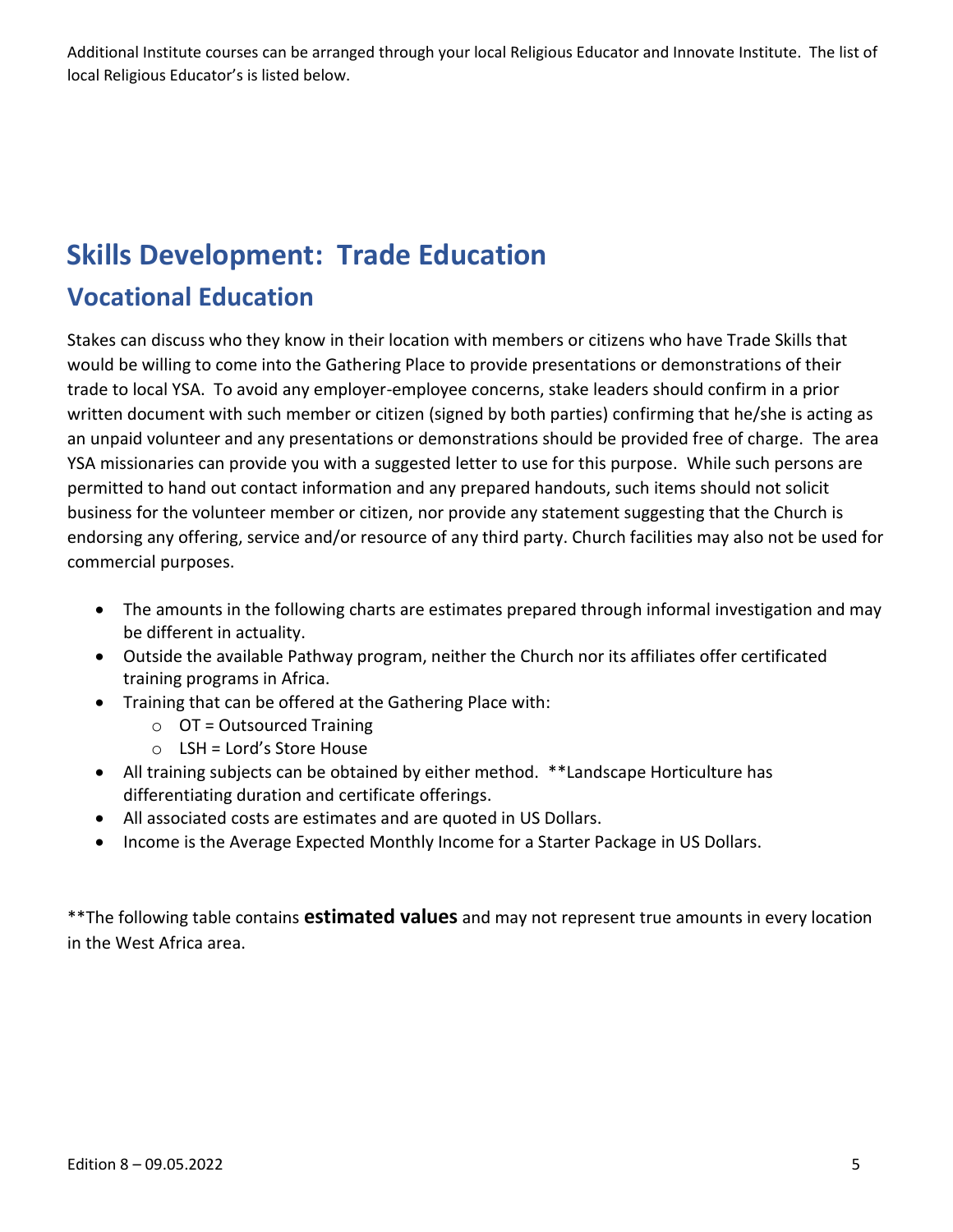|                     |                                            | Cost of         | Equip/        |                   |           |               |
|---------------------|--------------------------------------------|-----------------|---------------|-------------------|-----------|---------------|
| Industry            | <b>Skill/Apprenticeship</b>                | <b>Training</b> | <b>Tools</b>  | <b>Duration</b>   | Cert      | <b>Income</b> |
| Building &          |                                            |                 |               |                   |           |               |
| Construction        | Plumbing                                   | \$243           | \$305         | 2 yrs             | Yes       | \$300         |
|                     | Bricklaying                                | \$125           | \$125         | 1 yr              | No        | \$250         |
|                     | Tiling                                     | \$800           | \$300         | 3 yrs             | No        | \$400         |
|                     | <b>Building Block Production</b>           | \$100           | \$150         | 6 months          | <b>No</b> | \$300         |
|                     | Painting                                   | \$150           | \$75          | 2 yrs             | No        | \$250         |
|                     | Carpentry (General)                        | \$175           | \$150         | 3 yrs             | <b>No</b> | \$200         |
|                     | Welding & Fabrication                      | \$400           | \$1,000       | 2 yrs             | Yes       | \$500         |
|                     |                                            |                 |               | OT 1 yr/          |           |               |
|                     | Landscape Horticulture **                  | \$100           | \$500         | LSH 3 yrs         | No/Yes    | \$450         |
|                     | Electrician (Surface, Conduit Wiring) &    |                 |               |                   |           |               |
|                     | Repairs                                    | \$300           | \$750         | 3 yrs             | No        | \$350         |
|                     | Sales of Basic Electrical Items            | \$100           | \$1,000       | 1 yr              | <b>No</b> | \$300         |
|                     |                                            |                 |               |                   |           |               |
| Furniture, Fittings |                                            |                 |               |                   |           |               |
| & Wood Work         | Upholstery/Cabinet Making                  | \$200           | \$700         | 2 yrs             | No        | \$300         |
|                     | Casket Making                              | \$200           | \$100         | 6 months          | No        | \$300         |
|                     | Poultry Farming (Eggs Production) 100      |                 |               |                   |           |               |
| Agriculture         | birds<br>Poultry Farming (Meat Production) | \$100           | \$1,000       | 6 months          | No        | \$300         |
|                     | 100 birds                                  | \$100           | \$800         | 3 months          | No        | \$300         |
|                     | Fish Farming-2000 fingerlings or 1000      |                 |               |                   |           |               |
|                     | juveniles                                  | \$150           | \$300         | 6 months          | No        | \$200         |
|                     | Pets (3 female dogs)                       | \$300           | \$2,000       | 6 months          | <b>No</b> | \$500         |
|                     | Piggery                                    | \$300           | \$1,200       | 6 months          | No        | \$300         |
| Automotive          | Auto Mechanic works                        | \$100           | \$150         | 3 yrs             | No        | \$350         |
|                     | Auto Electrical works                      | \$100           | \$100         | 2 yrs             | No        | \$300         |
|                     | Panel Beating/Auto Painting                | \$100           | \$100         | 2 yrs             | No        | \$250         |
|                     | Commercial Driving                         | \$150           | \$50 1 yr     |                   | No        | \$250         |
| Fashion             | Hair Making                                | \$125           | \$450 1 yr    |                   | <b>No</b> | \$365         |
|                     | Tailoring/Embroidery                       | \$250           |               |                   |           |               |
|                     | Make-up Artistry (Facials, Manicure,       |                 | \$300         | 2 yrs             | No        | \$300         |
|                     | Pedicure)                                  | \$200           | \$100         | $ 1 \rangle$      | No        | \$200         |
|                     | <b>Shoe Making</b>                         | \$150           | \$100         | 1 yr              | No        | \$250         |
|                     | Barber's Shop                              | \$100           | \$250         |                   | No        | \$150         |
|                     |                                            |                 |               | 1 yr              |           |               |
| Essentials          | Catering Services (Indoor/Outdoor)         | \$150           | \$300         | $1 \,\mathrm{yr}$ | No        | \$300         |
|                     |                                            |                 |               |                   |           |               |
|                     | Phone Repairs, Accessories, Sales          | \$100           | \$200 1 yr    |                   | No        | \$200         |
|                     | <b>Event Management</b>                    |                 |               |                   |           |               |
|                     | (Videography/photography                   | \$150           | \$400 $ 1 yr$ |                   | No        | \$300         |
|                     | <b>Funeral Director Services</b>           | \$500           | \$500         | 2 yrs             | Yes       | \$500         |
|                     | Laundry Services                           | \$100           | \$200         | 6 months          | No        | \$200         |
|                     | Instruments (Saxophone, Guitar,            |                 |               |                   |           |               |
|                     | Piano)                                     | \$100           | \$150         | 6 months          | No        | \$200         |
|                     | Certified Solar Panel Installation/        |                 |               |                   |           |               |
|                     | Support                                    | \$350           |               | $$100$ 3 months   | Yes       | \$200         |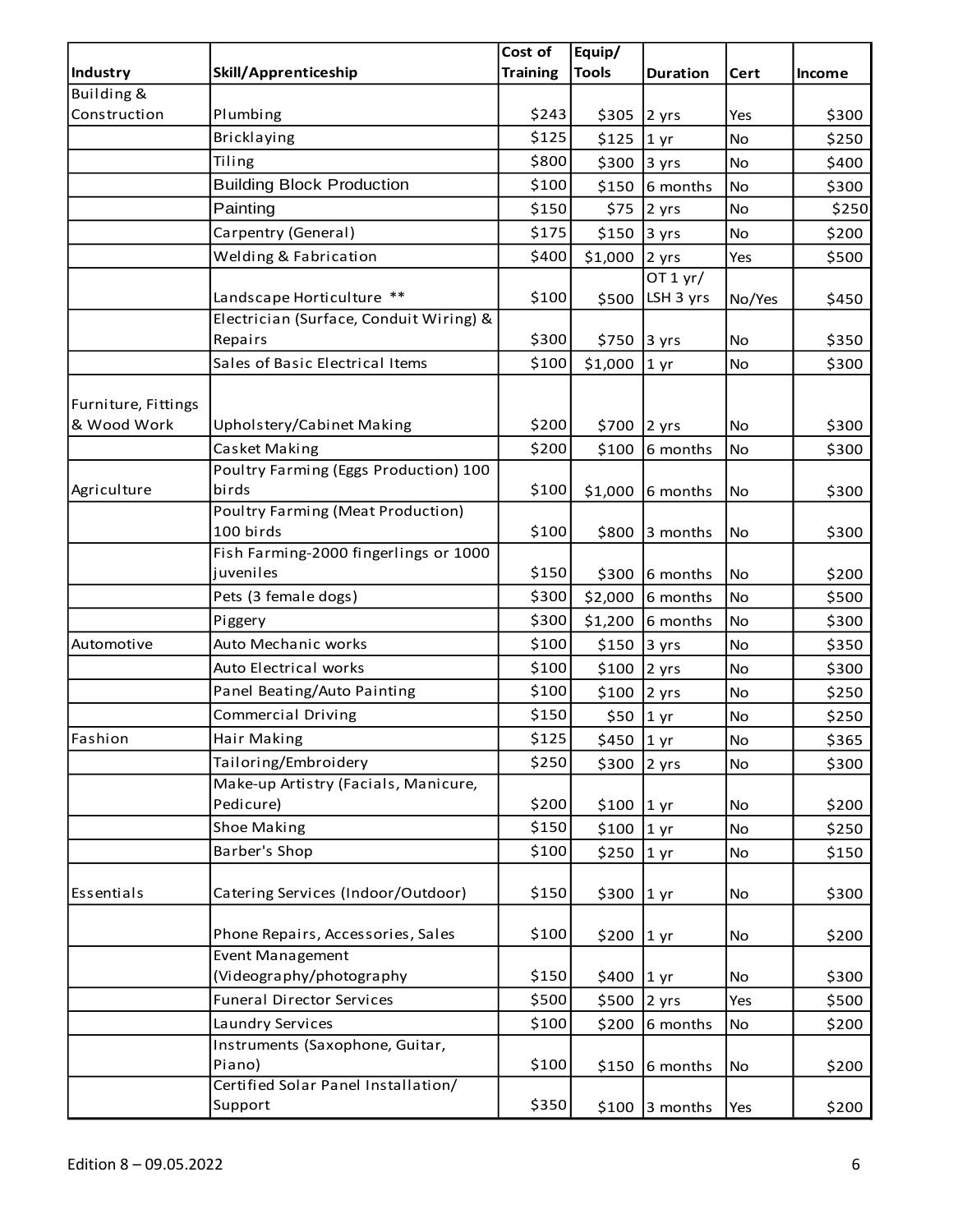# <span id="page-6-0"></span>**Skills Development: IT/Digital Training**

This topic contains three sections of IT/Digital training courses from beginning courses to career specific professional.

- **Foundational Learning**
- **Specialized Skills Learning**
- **Company Specific Learning**

# <span id="page-6-1"></span>**Foundational Learning**

#### **Goodwill Community Foundation: Learn Free > Technology [@ GCFLearnFree.org](https://edu.gcfglobal.org/en/)**

The Goodwill Community Foundation has developed and maintains an online library of 200+ Free Tutorials of Essential Skills to Live and Work in the 21<sup>st</sup> Century. The tutorials include 2000 lessons, 1000 videos and 50 Interactives and Games.

These tutorials are grouped into 4 general categories:

- **Technology**
- **Work**
- **Core Skills**
- **Reading and Math**

Instruction can be self-paced and learned in 3 ways:

- **Tutorials**
- **Class Settings**
- **Online Classes**

Online classes offer a certificate of completion and continuing education units. Online classes require registration and submission of assignments to an online instructor.

For instruction in a classroom setting, there are Teachers' Guides available to help facilitators and instructors. Tutorials can be accessed 24 hours a day by internet. In addition, the Learn Free curriculum is available on RACHEL servers.

| <b>Technology GCF</b>              | # Of             |
|------------------------------------|------------------|
| <b>On-Line Tutorials</b>           | <b>Tutorials</b> |
| Computers                          | 6                |
| Email                              | 3                |
| Internet                           | 14               |
| <b>Online Safety</b>               | 2                |
| Digital Skills                     | 5                |
| <b>Photos and Graphics</b>         | 4                |
| Social Media                       | 14               |
| Using the Cloud                    | 13               |
| Office                             | 9+               |
| Word                               | $3+$             |
| <b>Power Point</b>                 | $2+$             |
| Google                             | 14               |
| <b>Microsoft Resources</b>         | 3                |
| Windows                            | $2+$             |
| Skills for Today                   | 7                |
| Mac OS                             | 1                |
| Linux                              | 2                |
| <b>Computer Programming Basics</b> | 3                |

Since the GCF Learn Free content is available both online and on RACHEL servers, it creates a standardized resource for job skills training that can be implemented easily in all Gathering Places.

The following are examples of general topics in the Technology section of GCF Learn Free. Each topic has multiple tutorials. The URL to access these tutorials is: **[GCFLearnFree.org](https://edu.gcfglobal.org/en/)**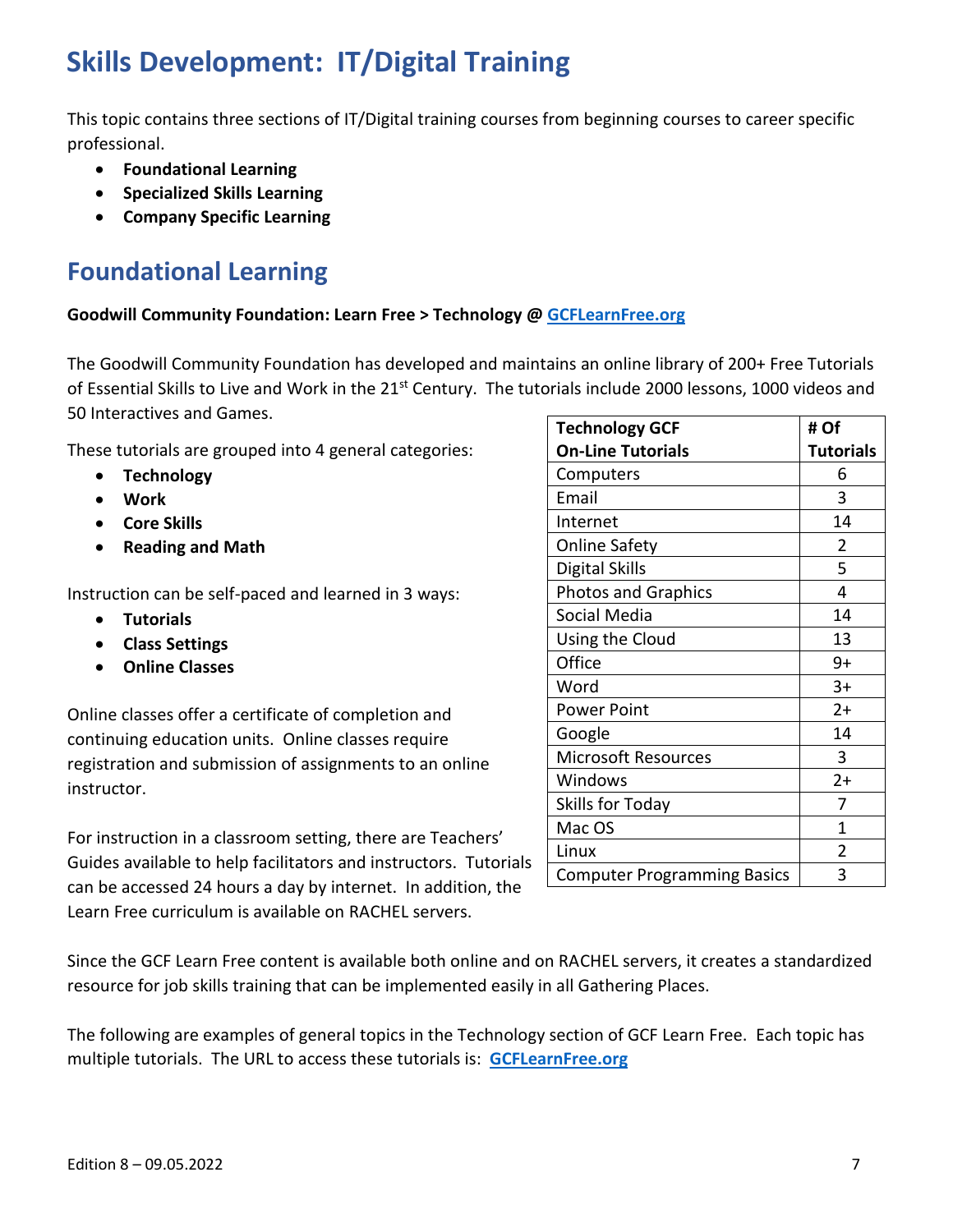#### <span id="page-7-0"></span>[Offline Site](https://edu.gcfglobal.org/en/download/all/) \*New Content 26.01.2022

\*The Offline Site at GCF is available to individuals and organizations without internet access. This site includes all of the most up-to-date content, including videos and subtitles that accompany them. For instructions on how to download the tutorials, **[click here](https://edu.gcfglobal.org/en/offline-site/)**.

GCF tutorials can be accessed in three ways:

- 1. On a Rachel Server Preloaded by World Possible when purchased.
- 2. Online at [GCFLearnFree.org](https://edu.gcfglobal.org/en/offline-site/)
- 3. On GCF's Offline Site: [GCFLeranFree.org](https://edu.gcfglobal.org/en/offline-site/)

Church representatives have [confirmed with GCF that one may use, print and download GCF content for](https://nam10.safelinks.protection.outlook.com/?url=https%3A%2F%2Fwww.gcflearnfree.org%2Finfo%2Fsupport%2Fterms&data=04%7C01%7Ctamiemondragon%40ChurchofJesusChrist.org%7C1e322b87b3c141c9706d08d9ae8bf663%7C61e6eeb35fd74aaaae3c61e8deb09b79%7C0%7C0%7C637732738443533312%7CUnknown%7CTWFpbGZsb3d8eyJWIjoiMC4wLjAwMDAiLCJQIjoiV2luMzIiLCJBTiI6Ik1haWwiLCJXVCI6Mn0%3D%7C3000&sdata=dkEfFIJDOmUXRq1%2BiLKcKWX44KK4N%2BbVhFqeez4sfNc%3D&reserved=0)  [educational purposes as long as such content is not distributed publicly \(i.e., use is private or limited to a](https://nam10.safelinks.protection.outlook.com/?url=https%3A%2F%2Fwww.gcflearnfree.org%2Finfo%2Fsupport%2Fterms&data=04%7C01%7Ctamiemondragon%40ChurchofJesusChrist.org%7C1e322b87b3c141c9706d08d9ae8bf663%7C61e6eeb35fd74aaaae3c61e8deb09b79%7C0%7C0%7C637732738443533312%7CUnknown%7CTWFpbGZsb3d8eyJWIjoiMC4wLjAwMDAiLCJQIjoiV2luMzIiLCJBTiI6Ik1haWwiLCJXVCI6Mn0%3D%7C3000&sdata=dkEfFIJDOmUXRq1%2BiLKcKWX44KK4N%2BbVhFqeez4sfNc%3D&reserved=0)  [non-commercial, in-classroom type setting\). Altering or transforming the GCF content in any way is](https://nam10.safelinks.protection.outlook.com/?url=https%3A%2F%2Fwww.gcflearnfree.org%2Finfo%2Fsupport%2Fterms&data=04%7C01%7Ctamiemondragon%40ChurchofJesusChrist.org%7C1e322b87b3c141c9706d08d9ae8bf663%7C61e6eeb35fd74aaaae3c61e8deb09b79%7C0%7C0%7C637732738443533312%7CUnknown%7CTWFpbGZsb3d8eyJWIjoiMC4wLjAwMDAiLCJQIjoiV2luMzIiLCJBTiI6Ik1haWwiLCJXVCI6Mn0%3D%7C3000&sdata=dkEfFIJDOmUXRq1%2BiLKcKWX44KK4N%2BbVhFqeez4sfNc%3D&reserved=0)  [expressly prohibited. GCFLearnFree.org® is acknowledged as the owner and copyright holder of the GCF](https://nam10.safelinks.protection.outlook.com/?url=https%3A%2F%2Fwww.gcflearnfree.org%2Finfo%2Fsupport%2Fterms&data=04%7C01%7Ctamiemondragon%40ChurchofJesusChrist.org%7C1e322b87b3c141c9706d08d9ae8bf663%7C61e6eeb35fd74aaaae3c61e8deb09b79%7C0%7C0%7C637732738443533312%7CUnknown%7CTWFpbGZsb3d8eyJWIjoiMC4wLjAwMDAiLCJQIjoiV2luMzIiLCJBTiI6Ik1haWwiLCJXVCI6Mn0%3D%7C3000&sdata=dkEfFIJDOmUXRq1%2BiLKcKWX44KK4N%2BbVhFqeez4sfNc%3D&reserved=0)  [content. These provided terms and conditions are subject to change and users should read GCF's current](https://nam10.safelinks.protection.outlook.com/?url=https%3A%2F%2Fwww.gcflearnfree.org%2Finfo%2Fsupport%2Fterms&data=04%7C01%7Ctamiemondragon%40ChurchofJesusChrist.org%7C1e322b87b3c141c9706d08d9ae8bf663%7C61e6eeb35fd74aaaae3c61e8deb09b79%7C0%7C0%7C637732738443533312%7CUnknown%7CTWFpbGZsb3d8eyJWIjoiMC4wLjAwMDAiLCJQIjoiV2luMzIiLCJBTiI6Ik1haWwiLCJXVCI6Mn0%3D%7C3000&sdata=dkEfFIJDOmUXRq1%2BiLKcKWX44KK4N%2BbVhFqeez4sfNc%3D&reserved=0)  [Terms of Use for updated information at Terms](https://nam10.safelinks.protection.outlook.com/?url=https%3A%2F%2Fwww.gcflearnfree.org%2Finfo%2Fsupport%2Fterms&data=04%7C01%7Ctamiemondragon%40ChurchofJesusChrist.org%7C1e322b87b3c141c9706d08d9ae8bf663%7C61e6eeb35fd74aaaae3c61e8deb09b79%7C0%7C0%7C637732738443533312%7CUnknown%7CTWFpbGZsb3d8eyJWIjoiMC4wLjAwMDAiLCJQIjoiV2luMzIiLCJBTiI6Ik1haWwiLCJXVCI6Mn0%3D%7C3000&sdata=dkEfFIJDOmUXRq1%2BiLKcKWX44KK4N%2BbVhFqeez4sfNc%3D&reserved=0) of Use.

\*New content added 26.01.2022

### <span id="page-7-1"></span>**Specialized Skills Learning**

**Massive Open Online Courses (MOOCs)** are [free online courses](https://www.edx.org/?hs_analytics_source=referrals&utm_campaign=Mooc.org&utm_source=mooc.org&utm_medium=referral&utm_content=Free-Online-Courses) available for anyone to enroll. MOOCs provide an affordable and flexible way to learn new skills, advance your career, and deliver quality educational experiences at scale.

Millions of people around the world use MOOCs to learn for a variety of reasons, including: career development, changing careers, college preparations, supplemental learning, lifelong learning, corporate eLearning & Training, and more.

MOOCs have dramatically changed the way the world learns. You can find 3,000+ Online Courses at the following URL websites:

- [edX | Free Online Courses by Harvard, MIT, & more | edX](https://www.edx.org/?hs_analytics_source=referrals&utm_campaign=Mooc.org&utm_source=mooc.org&utm_medium=referral&utm_content=Free-Online-Courses)
- [MOOC.org | Massive Open Online Courses | An edX Site](https://www.mooc.org/)
- Learn About MOOCs [Massive Open Online Courses | An edX Site](https://www.mooc.org/about-moocs)
- [A complete list of MOOCs and free online courses. | MOOC List \(mooc-list.com\)](https://www.mooc-list.com/)
- [Free Online Learning at GCFGlobal](https://edu.gcfglobal.org/en/)

#### **[Udemy.com](https://www.udemy.com/)**

Online Courses and Certifications aimed at professionals and students. Courses are designed to improve job related skills. Some courses generate credit toward technical certifications.

Courses fees: Free to \$200 or monthly subscription of \$19.99 USD per month Certificates of completion No University degrees or credit Click [Here](https://www.udemy.com/) to access URL

Edition 8 – 09.05.2022 8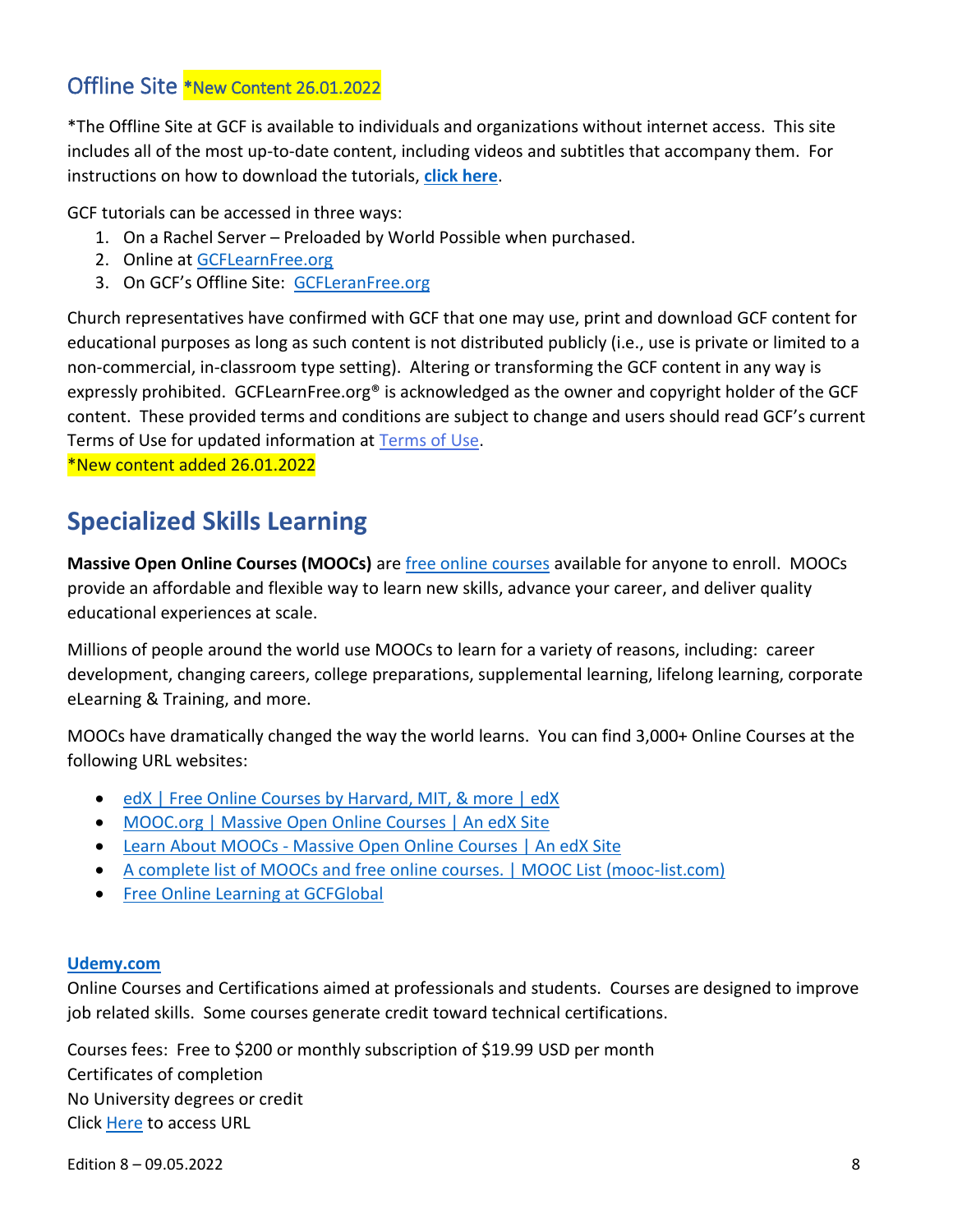#### **[Coursera](https://www.coursera.org/).org**

Coursera offers a wide variety of online courses and certifications from leading Universities and Companies. Courses are designed to improve job related skills and acquire technical certification.

Course fees: Free to \$100 or an annual subscription or \$399.00 USD No University degrees or credit. Click [Here](https://www.coursera.org/) to access URL

#### **[Alison.com](https://alison.com/)**

Alison offers a wide variety of online courses and certifications from leading Universities and Companies.

Course fees: Free or Premium Access is available for \$7.99 USD per month Click [Here](https://alison.com/) to access URL

## <span id="page-8-0"></span>Job Skills Technology Specific Learning

Company sponsored training and certifications.

| <b>Company Certifications of Market</b>       | 2021 Share of    | <b>Online Training</b> | <b>African Footprint</b> |  |                       |
|-----------------------------------------------|------------------|------------------------|--------------------------|--|-----------------------|
|                                               | <b>Market</b>    | <b>Certifications</b>  |                          |  |                       |
| <b>Amazon Web Services</b>                    | 31%              | <b>YES</b>             | South Africa - intend    |  |                       |
| https://aws.amazon.com/certification/         |                  |                        | to expand                |  |                       |
| <b>Microsoft: Azure</b>                       | 20%              | <b>YES</b>             | South Africa - intend    |  |                       |
| learn.microsoft.com/certificates              |                  |                        | to expand                |  |                       |
| Google - Coursera                             | 7%               | <b>YES</b>             | South Africa - intend    |  |                       |
| <b>Google Professional Certificates</b>       |                  |                        | to expand                |  |                       |
| <b>Salesforce</b>                             | 7%               | <b>YES</b>             | Minimal - intend to      |  |                       |
| <b>Trailhead.salesforce.com</b>               |                  |                        | expand                   |  |                       |
| <b>IBM Cloud</b>                              | 6%<br><b>YES</b> |                        |                          |  | South Africa - intend |
| <b>IBM Professional Certification program</b> |                  |                        |                          |  | to expand             |

# <span id="page-8-1"></span>**English Training**

### <span id="page-8-2"></span>**Gospel Literacy Program**

**What is Gospel Literacy?** Following are the program descriptions for the Gospel Literary program in the Gathering Place.

• To prepare adults who are less literate to read the scriptures and conference talks, and to participate in *Come, Follow Me* and general gospel service.

#### **What is Gospel Literacy's target student population?**

Edition 8 – 09.05.2022 9 • Adults, member & non-member, who need basic and intermediate level learning support.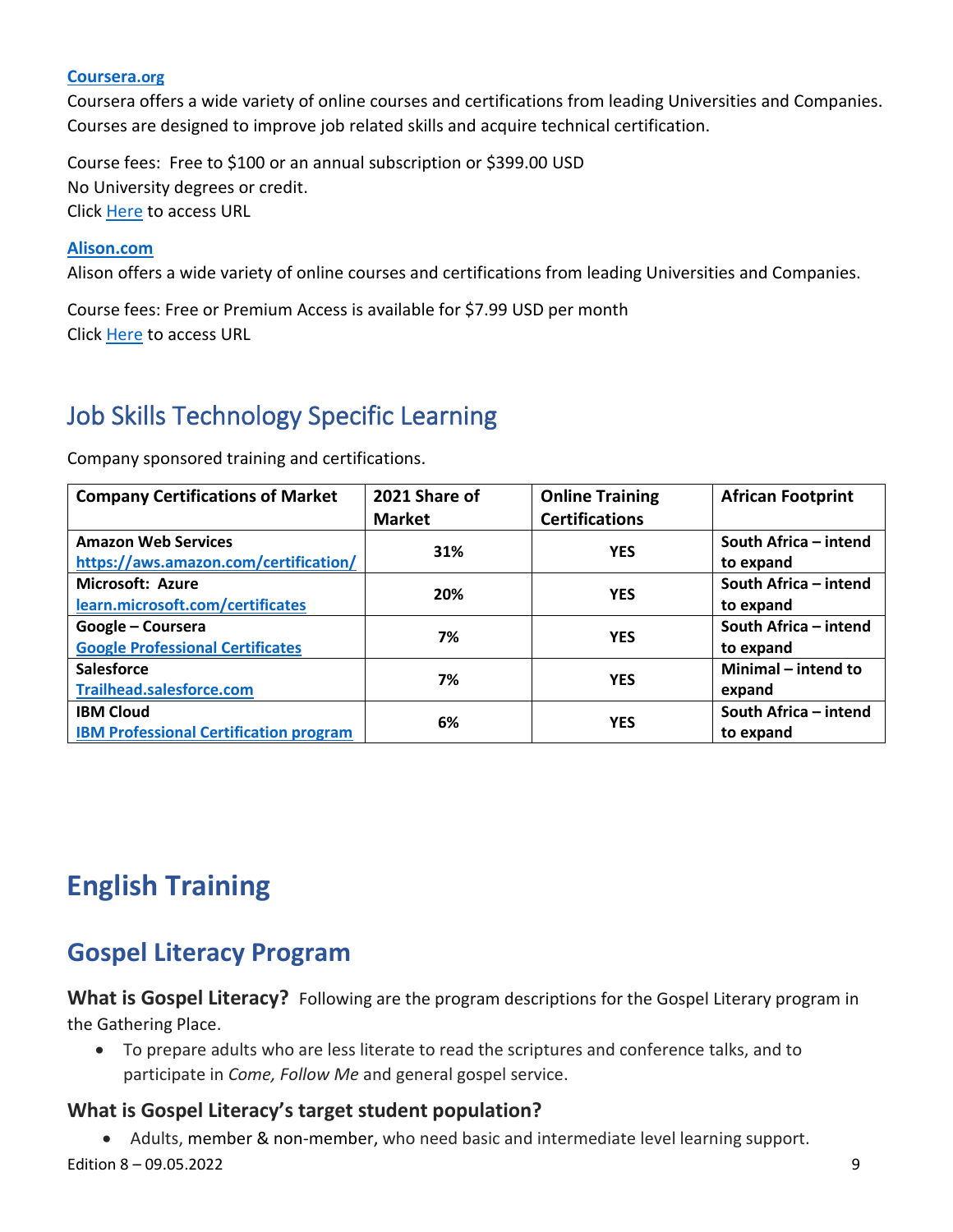#### **What is the Gospel Literacy teaching setting?**

- Learners meet in-person with their class at the Gathering Place during the week and teach lessons to their family and friends at home.
- Class sizes should not exceed 6-8 learners. Both the teacher and learners should sit in a circle around a table for classroom instruction and learning.

#### **What materials are needed to participate in Gospel Literacy?**

- There are 6 books in the Gospel Literacy program from basic letters and sounds, to covenants & ordinances, to temple & leadership.
	- $\circ$  The first 3 books (ABC, 1, and 2) are the beginning level for those who missed opportunities to attend school.
	- $\circ$  Books 3, 4, and 5 are the intermediate level for those who have some schooling but need to learn church words and scripture language.
- They are also helpful for new members and for building confidence in all members to accept teaching and leadership callings.
- Teachers and learners use the same book for teaching and learning. Learners need a copy of the book that is being taught, a sheet of lettercards (for ABC book and Book 1), scriptures, and a pencil.
- There is a Readiness Check assessment tool for placement in one of the six manuals.

#### **How are teachers trained to teach Gospel Literacy at the Gathering Place?**

• A Stake Gospel Literacy Specialist, called within the stake where the Gathering Place is hosted, will train and mentor the teacher. It is recommended that 2 teachers be called per class.

### <span id="page-9-0"></span>**Beginning Level Book Descriptions**

### **MY GOSPEL LITERACY ABC'S**

Learn about people in the scriptures and important gospel principles.

- 1. Learn to read the sounds of letters.
- 2. Learn to write letters correctly.
- 3. Practice reading together with family members and friends.

#### **BOOK 1: LEARN MY WORDS**

- 1. Build confidence to discuss gospel principles and share testimony and experiences.
- 2. Read and write simple words and sentences.
- 3. Share learning from class with family and friends. Find and read scriptures with them.

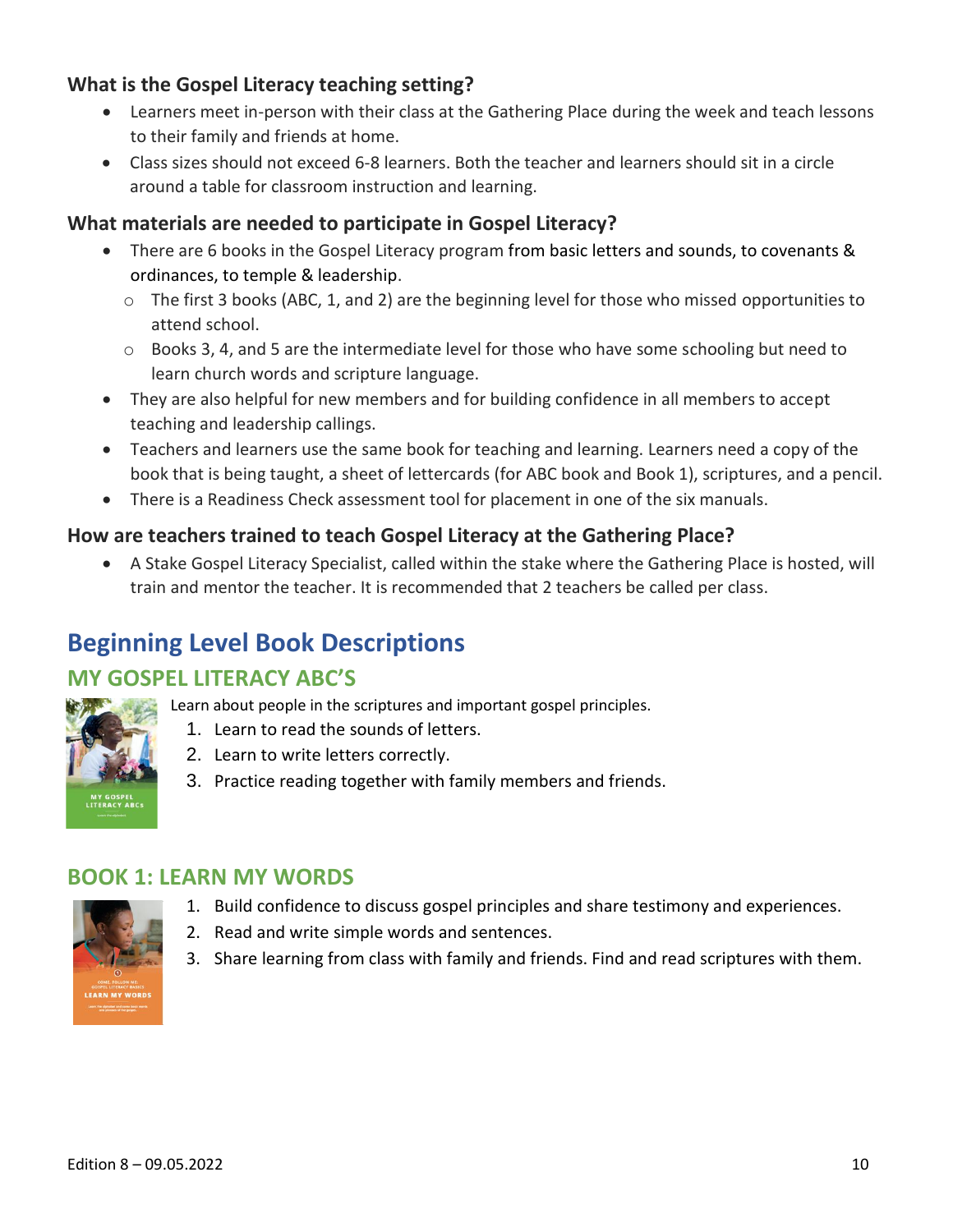### **BOOK 2: LIVE MY WORDS**



- 1. Build confidence to discuss gospel principles and share testimony and experiences.
- 2. Read and write basic gospel words and longer sentences.
- 3. Learn how to organize Home Evening lessons with family and friends.

### <span id="page-10-0"></span>**Intermediate Level Book Descriptions**

#### **BOOK 3: REMEMBER ME**



- 1. Learn about Jesus Christ and the ordinances of the gospel.
- 2. Read the sacrament prayer, scriptures, and hymns about the atonement of Jesus Christ. Learn gospel vocabulary words.
- 3. Organize Home Evening lessons with family and friends. Organize home centered gospel learning.

#### **BOOK 4: TESTIFY OF ME**



- 1. Increase the temple worthiness of members and their families by making their homes a place of faith and learning.
- 2. Learn how to lead the discussions in gospel literacy class at church and improve skills to study the gospel at home.
- 3. Learn to testify of Jesus Christ and give talks on gospel principles.



#### **BOOK 5: FEED MY SHEEP**

- 1. Learn about callings and the organizations of the Church.
- 2. Build teaching skills. Lead discussions and learn together with a Gospel Literacy group.
- 3. Learn about the organization of the church and how to serve through callings and volunteering to help when needed.

### <span id="page-10-1"></span>**English Connect 1 & 2**

**What is EnglishConnect 1 and EnglishConnect 2?** Following are the program descriptions for EnglishConnect 1 and EnglishConnect 2 in the Gathering Place.

- English-language learning programs that helps learners develop English skills through conversation groups.
- No-cost
- Leader Guide, *Success with EnglishConnect 1 and 2 A guide for local church leaders*  [https://www.englishconnect.org/https:/brightspotcdn.byu.edu/94/d2/8944011545939f2e200a1b](https://www.englishconnect.org/https:/brightspotcdn.byu.edu/94/d2/8944011545939f2e200a1b8c8b59/ec-leaderguide-english.pdf) [8c8b59/ec-leaderguide-english.pdf](https://www.englishconnect.org/https:/brightspotcdn.byu.edu/94/d2/8944011545939f2e200a1b8c8b59/ec-leaderguide-english.pdf)
- Instructor Guides, *EnglishConnect 1 Teacher Manual, EnglishConnect 2 Teacher Manual,* [https://www.englishconnect.org/resources/teaChing-materials](https://www.englishconnect.org/resources/teaching-materials)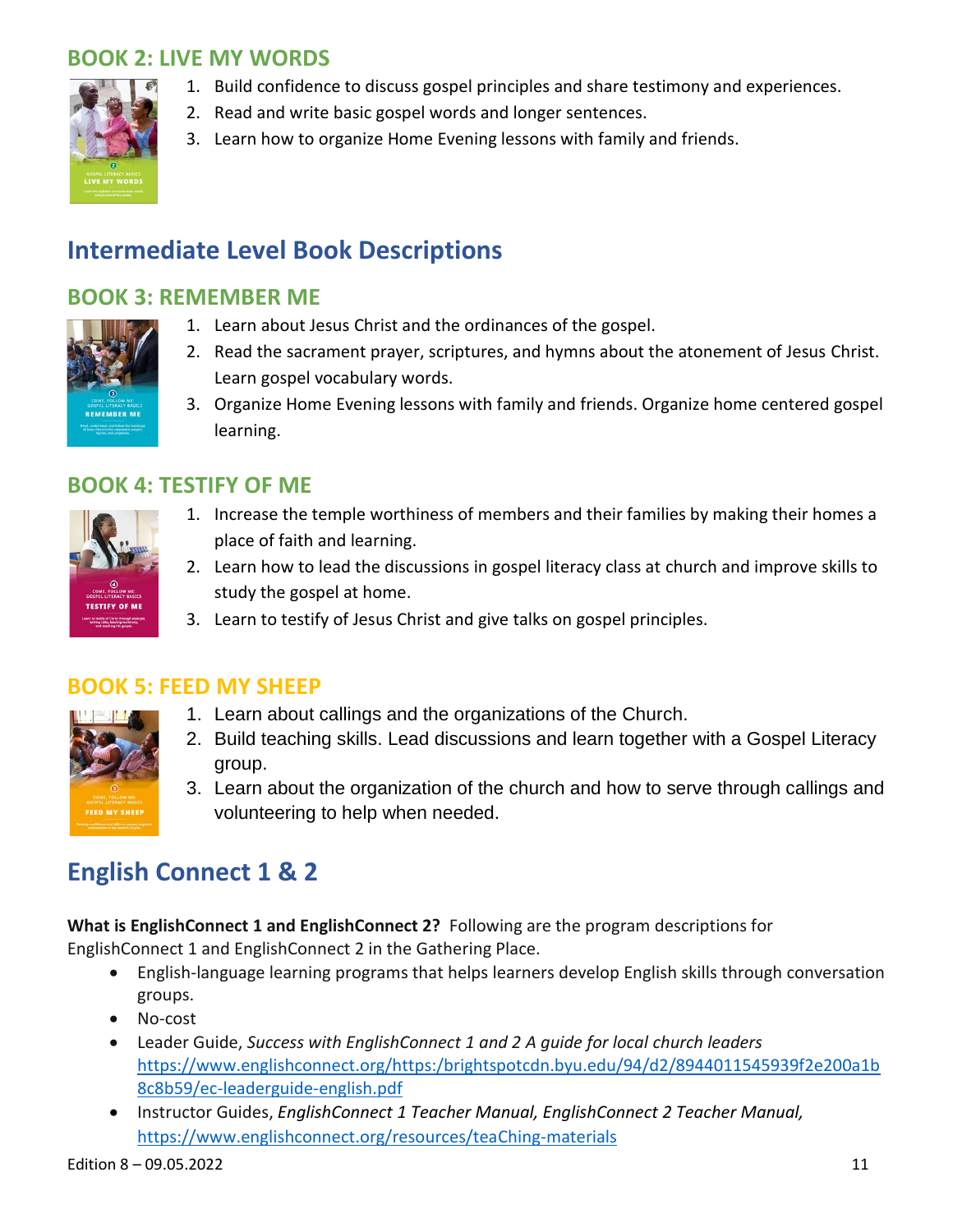#### **What materials are necessary for EnglishConnect courses?**

- **[EnglishConnect 1 and 2](https://www.englishconnect.org/learner/resources)** require a computer with high-speed internet connection with audio recording and mobile apps for out-of-class practice.
- <https://www.englishconnect.org/learner/resources>
- No fee for participation. Course materials are in print and online.

#### **What does EnglishConnect require from the Learner?**

- It requires commitment, time, diligence, support, and intentional practice approximately ten hours per week.
- Weekly attendance is required to earn the certificate

#### **What courses are part of EnglishConnect?**

- **[EnglishConnect 1 and 2](https://www.englishconnect.org/learner/resources)** courses are teacher-led, face to face, conversation classes held weekly for 25 weeks. Each class is a combination of a 30-minute gospel discussion and 60 minutes of English conversation practice. Personal study resources are found online or in print.
- **[EnglishConnect 3](https://ec3.englishconnect.org/my-plan)** provided through BYU-Pathway, as a self-paced online course with a student-led weekly gathering held online or in a local meetinghouse. Registering for EnglishConnect 3 gives learners 14 weeks of access to online learning resources with individualized feedback on listening, speaking, reading, and writing. Learners can repeat EnglishConnect 3 as many times as is necessary to accomplish their goals.
- **Learn English Now** helps novice speakers without internet access to build conversational skills through in-person and at-home study.
- **Speak Up!** is used to teach English skills in classrooms and online study.
- **EnglishConnect Missionary** is designed for the non-English speaker to learn English during their mission. It is designed to work without a native-English speaker. By completing EnglishConnect 3 and scoring an intermediate-mid range on the final assessment, missionaries receive a certificate and are pre-approved for admission to BYU Pathway.

### <span id="page-11-0"></span>**English Connect 3**

**What is EnglishConnect 3?** Following is the program description for EnglishConnect 3 in the Gathering Place.

- Academic skill focus teaching providing opportunities for office employment taught through BYU-Pathway Worldwide.
- The curriculum provides academic preparation in English reading, writing, listening, and speaking.
- Register through BYU-Pathway for a minimal cost, provides 14 weeks of access to online learning resources.
- Self-paced online course with a student-led weekly gathering held on-line or local meetinghouse.

#### **What is expected?**

- Must achieve a qualifying score on the placement exam that is available through online registration.
- Attendance at weekly gathering meeting

#### **Where to register**

• <https://www.englishconnect.org/learner/resources>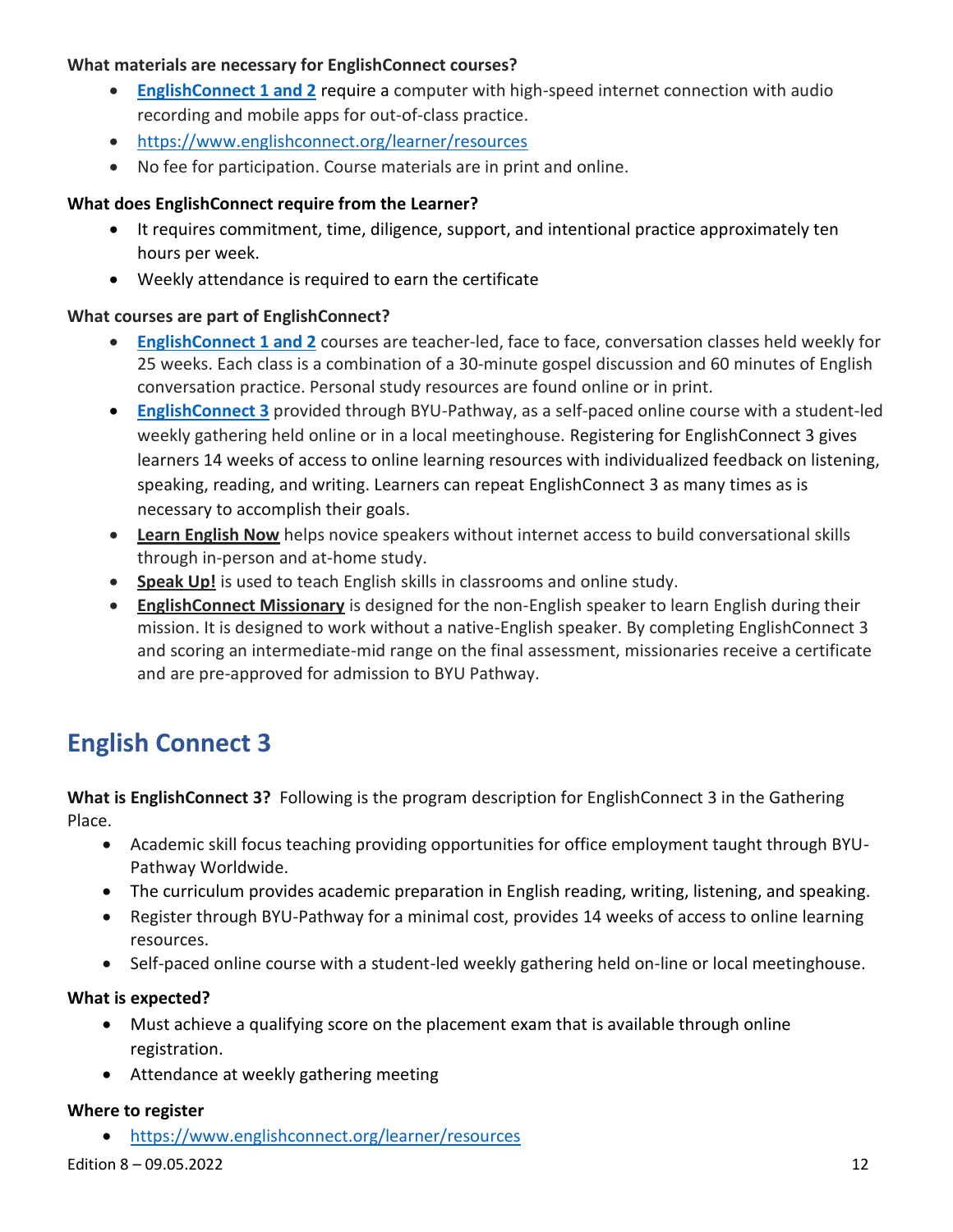# <span id="page-12-0"></span>**RACHEL**

# <span id="page-12-1"></span>**Content and Capabilities**

### Connecting offline learners to the world's knowledge

RACHEL (Remote Area Community Hotspot for Education and Learning) is a portable, battery-powered, device that contains copies of educational websites and religious content in an offline format. This means RACHEL can go anywhere in your stake and wirelessly deliver free digital educational content to nearby tablets, laptops, or smartphones with no internet or data plans required.

RACHEL servers may be purchased from [World Possible,](https://worldpossible.org/) a US company. If your stake has a RACHEL device, you may add to the basic data provided by World Possible when you receive your RACHEL with content from the lists below. Included in the basic data is all GCF's Offline content.

GCF tutorials can be accessed in three ways:

- 1. On a Rachel Server Preloaded by World Possible when purchased.
- 2. Online at [GCFLearnFree.org](https://edu.gcfglobal.org/en/offline-site/)

3. On GCF's Offline Site: [GCFLeranFree.org](https://edu.gcfglobal.org/en/offline-site/)

\*New content added 26.01.2022

To add content, please contact the Area ICS team.

#### **THE PICK-LIST**

Digital RACHEL Content for Gathering Places Updated: 7 November 2021

# <span id="page-12-2"></span>ENGLISH - GATHERING PLACE CONTENT

#### **Seminary and Institute**

- Seminary and Institute: Link to Content from Cornerstone to Most Current
- Jesus Christ and the Everlasting Gospel REL 250
- Teacher Manual (137 pages)
- Student Readings (8 pages)
- The Eternal Family REL 200
- Foundations of the Restoration REL 225
- Teachings of the Book of Mormon REL 275
	- $\circ$  \*Student readings for this course are also found in Foundations of the Restoration Class Prep Material (2019) on [ChurchofJesusChrist.org](https://www.churchofjesuschrist.org/?lang=eng) and in the Gospel Library app.

#### **Gospel Courses**

- Doctrine and Covenants REL 324 Sections 1-76
- Doctrine and Covenants Sections REL 325 Sections 77 Official Declaration 2 Pearl of Great Price REL 327

#### **Selected Institute Courses**

- Principles of Leadership REL 180, Teacher Manual
- Missionary Prep REL 130, Teacher Manual

#### **Course outlines and student readings**

- Introduction: 90-page pdf for Institute Selected Course Outlines
- Introduction to Family History REL 390R

Edition 8 – 09.05.2022 13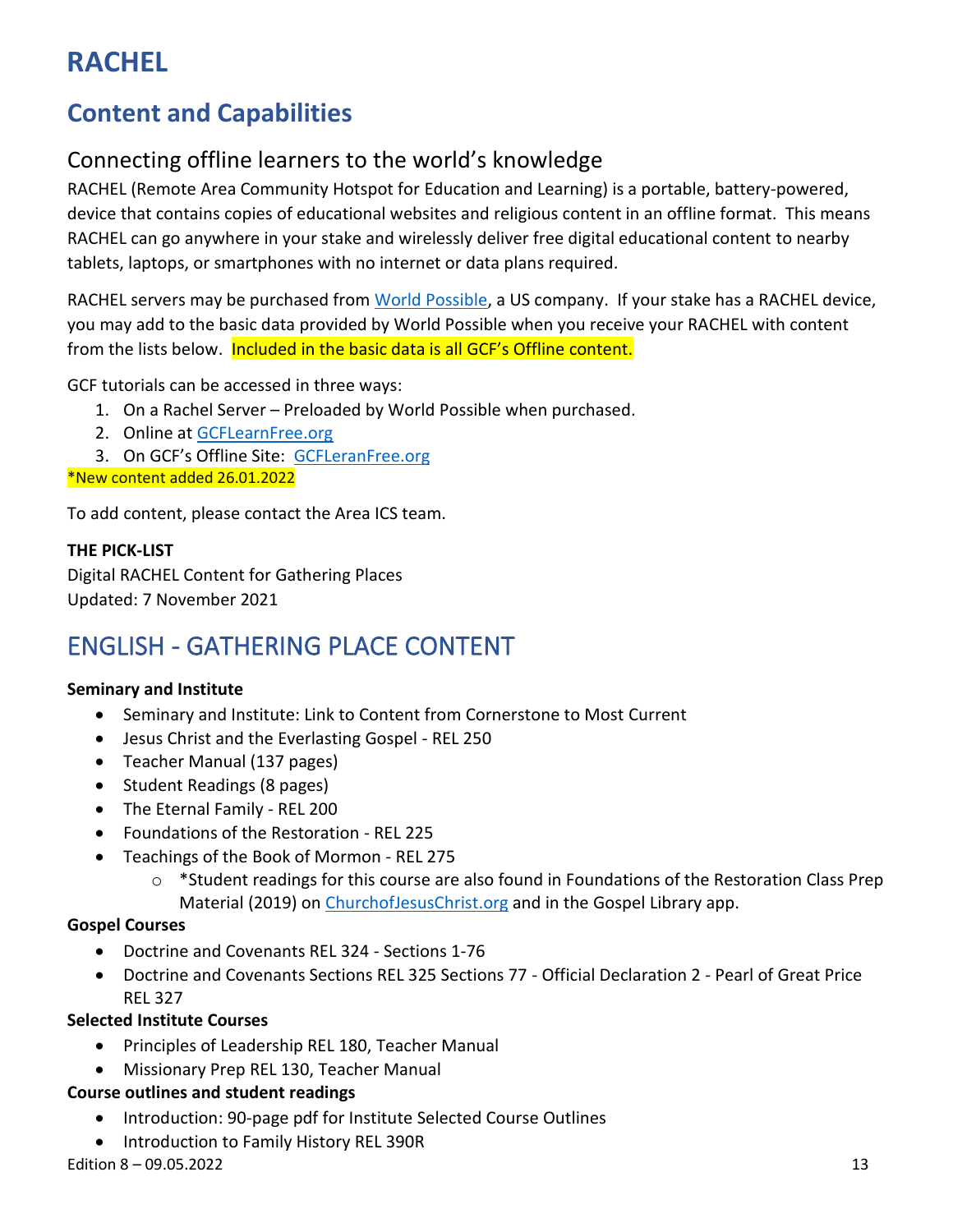- Preparing for Eternal Marriage REL 390R
- Teachings of the President Russell M. Nelson REL 390R

#### **Self-Reliance Courses**

- Self-Reliance Courses: link to Self-Reliance Services
- English Connect 1, 2 (for the student doing gospel literacy)
- Start and Grow My Own Business (244-page pdf)
- Life Skills (223-page pdf)
- Emotional Resilience (190-page pdf)
- My Plan (40-page pdf)

#### **Global Education Resources**

- Gospel Literacy
- Succeed in School Math Toolkit for Learners/Teachers
- Human Dignity Facilitator Discussion Guide
- Colega Human Rights Primary School Manual (GO-HRE)
- Colega Human Rights Secondary School Manual (GO-HRE)
- Colega Dignity Facilitator Discussion Guide

#### **BYU Independent Study**

• BYU Independent Study (Launching Leaders)

#### **Skills Development**

- Keyboarding Class
- Career Development and Resume/CV Guidance
- English Connect 101
- English Connect 102
- English Connect 103

#### **Business & Entrepreneurial Development**

- Business and Personal Mentors (ACE Creating Enterprise)
- Business Plan Development MBS (Interweave Solutions)
- English: Chapter 1 Creating Enterprise (Steve Gibson Chapter 1)
- English: Chapter 5 Creating Enterprise (Steve Gibson Chapter 5)

#### **Literacy Materials**

- Gospel Literacy: Book 1
- Gospel Literacy: Book 2
- Gospel Literacy: Book 3
- Gospel Literacy: Book 4
- Gospel Literacy: Book 5
- African Literacy Oromiffa (Mother Tongue Ethiopia)
- African Literacy Amharic (Mother Tongue Ethiopia)

#### **LA PICK-LIST**

Contenu Numérique RACHEL Lieu de Rassemblement Mise à Jour: 7 Novembre 2021

### <span id="page-13-0"></span>FRANÇAIS - CONTENU DU LIEU DE RASSEMBLEMENT

#### **Séminaire et Institut**

Edition 8 – 09.05.2022 2001 14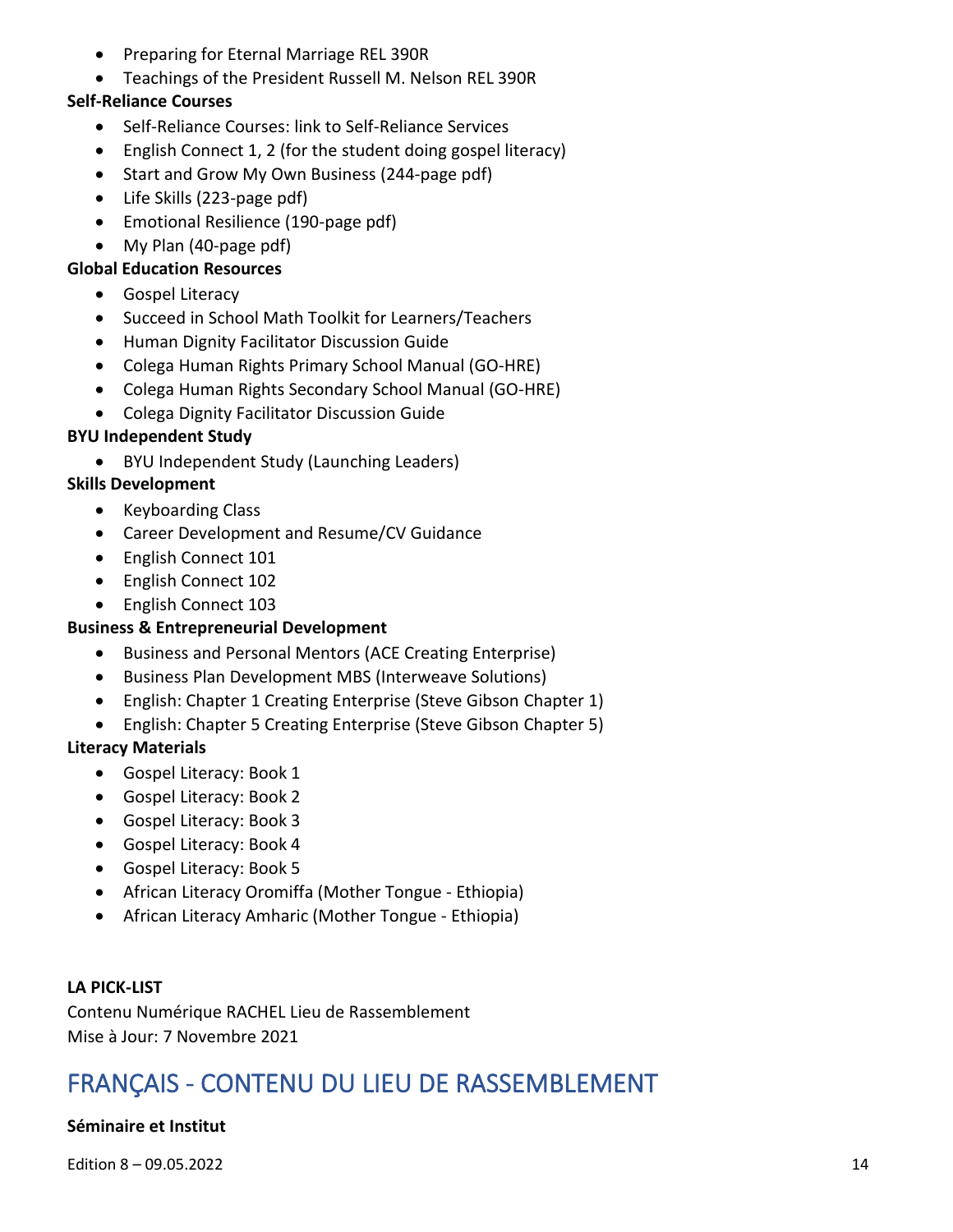- Séminaire et Institut; Lien au contenu de principes de base aux choses récentes
- Jésus-Christ et l'Évangile éternel REL 250
- Manuel de l'enseignant (137 pages)
- Lectures des étudiants (8 pages)
- La famille éternelle REL 200
- Fondements de la Restauration REL 225
- Enseignements du Livre de Mormon REL 275
	- o Les lectures des étudiants pour ce cours se trouvent dans Fondements de la Restauration Class Prep Material (2019) sur ChurchofJesusChrist.org et dans l'application Gospel Library.

#### **Cours d'évangile**

- Doctrine et Alliances REL 324 Sections 1-76
- Doctrine et Alliances Sections REL 325 Sections 77 Déclaration officielle 2 Perle de Grand Prix REL 327

#### **Cours de l'Institut Sélectionnés**

- Principes de leadership REL 180, Manuel de l'enseignant
- Missionary Prep REL 130, Teacher Manual (sera certainement ajouté)
- Plans de cours et lectures des étudiants
- Voici un pdf de 90 pages pour les plans de cours sélectionnés par l'institut
- Introduction à l'histoire familiale REL 390R
- Se préparer au mariage éternel REL 390R
- Enseignements du Président Russell M. Nelson REL 390R

#### **Cours d'Autonomie**

- Cours d'autonomie: lien vers les services d'autonomie
- English Connect 1, 2 (pour les personnes faisant l'alphabétisation évangélique)
- Démarrer et développer ma propre entreprise (244-page pdf)
- Compétences de la vie (223-page pdf)
- Résilience émotionnelle (190-page pdf)
- Mon plan (40-page pdf)

#### **Ressources éducatives Mondiales**

- Alphabétisation évangélique
- Trousse à outils pour réussir en mathématiques à l'école pour les apprenants/enseignants
- Guide de discussion de l'animateur sur la dignité humaine
- Manuel de l'école primaire sur les droits humains de Colega (GO-HRE)
- Colega Human Rights Secondary School Manual (GO-HRE)
- Guide de discussion de l'animateur Colega Dignity

#### **Étude indépendante BYU**

• Étude indépendante BYU (Lancement des leaders)

#### **Développement de compétences**

- Cours de Clavier
- Développement de carrière et CV/CV Guidance
- Anglais Connecter 101
- Anglais Connecter 102
- Anglais Connecter 103

#### **Développement commercial et entrepreneurial**

- Mentors commerciaux et personnels (ACE créant l'entreprise)
- Développement de Business Plan MBS (Interweave Solutions)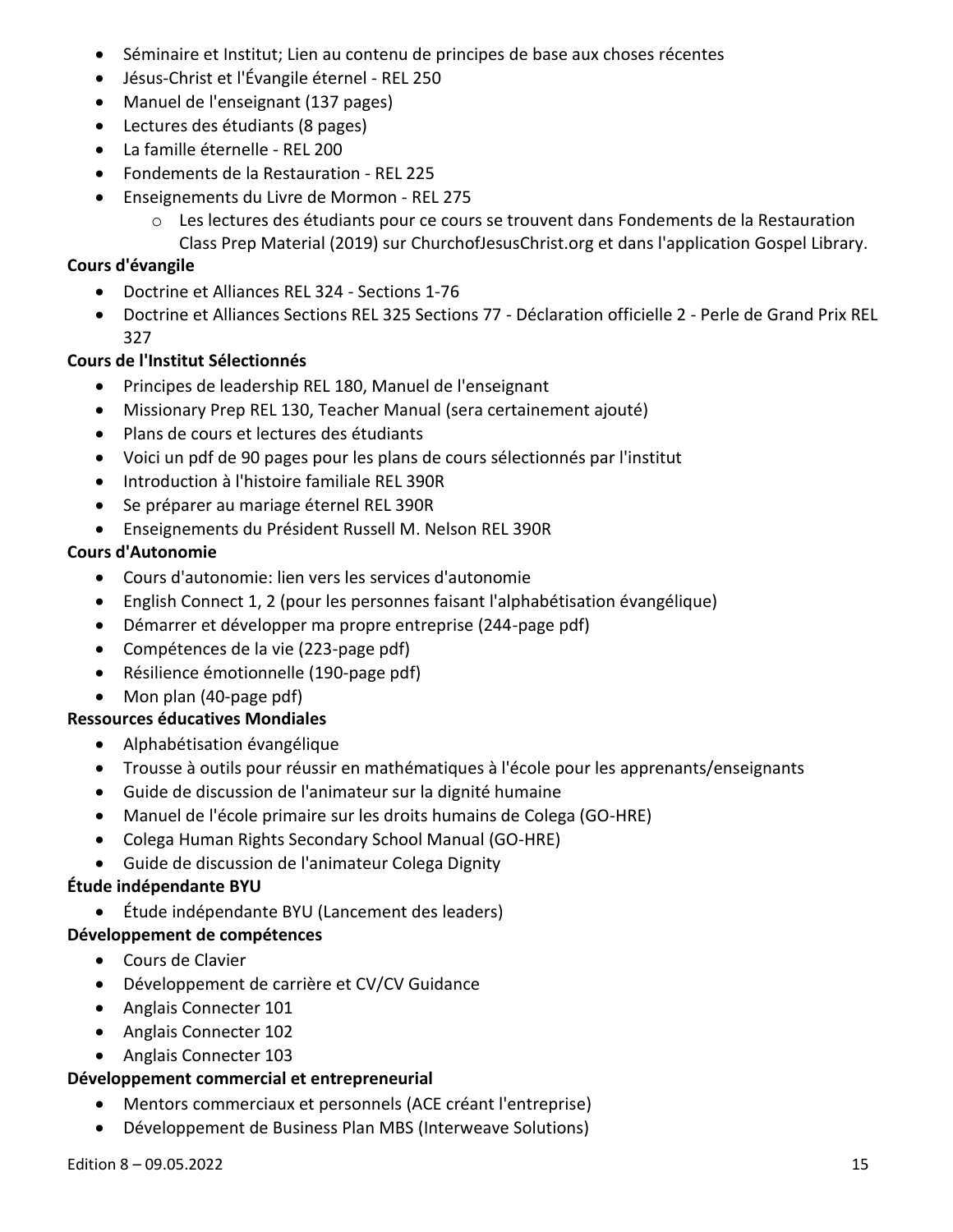- Création d'entreprise (Steve Gibson Volume 1)
- Création d'entreprise (Steve Gibson Volume 5)

#### **Matériel d'alphabétisation**

- Alphabétisation évangélique: Tome 1
- Alphabétisation évangélique: Tome 2
- Alphabétisation évangélique: Tome 3
- Alphabétisation évangélique: Tome 4
- Alphabétisation évangélique: Tome 5
- Alphabétisation Africaine Oromiffa (Langue Maternelle Éthiopie)
- Alphabétisation Africaine Amharique (Langue Maternelle Éthiopie)

### <span id="page-15-0"></span>**Videos and Websites**

The below list contains helpful videos on random topics.

- What is Networking? Finding Your People: [What Is Networking? Finding Your People -](https://www.youtube.com/watch?v=MAvDvBegYNA) YouTube
- BYU-Pathway T-Shirts: How to produce BYU-Pathway T-shirts locally as well as other resources:
	- o Handouts
	- o Posters
	- o Brochures
	- o Presentations
	- o Digital/Shareable materials
	- o Videos
	- o Blogs
	- o Success stories from your area
	- o [T-Shirt with Instructions \(byupathway.org\)](https://www.byupathway.org/t-shirt-with-instructions-pdf.pdf)
	- o YouTube Video: [Produce BYU-Pathway T-Shirts Locally -](https://www.youtube.com/watch?v=DAGw2YjkBDQ) YouTube
- Pathway locations in the Africa West Area Map: [Africa West Area -](https://www.google.com/maps/d/u/0/viewer?mid=1Jdr9PEYmVmjmp3tNRSofQljZ4OPxFqIe&ll=7.262541628160456%2C-2.186695799999989&z=6) Google My Maps
- What degrees can I do ONLINE at **BYUPathway?** Watch the video: What DEGREES can I do ONLINE? - [YouTube](https://www.youtube.com/watch?v=Q38os0pzN3s)
- All other Pathway Worldwide videos in English and Francais, please see [Pathway.](https://www.youtube.com/channel/UCrtnOqoTXGLFS3VNxqtQhgg/videos)
	- o Benson Scholarship
	- o Pathway Application
	- o BYU-I Application
	- o And much more
- [Return Missionary Orientation.](https://www.youtube.com/watch?v=0zzyO9mCvIE) How to welcome home and orient returning missionaries. Duration 10 minutes.
- [YSA Gathering Place Committee](https://www.youtube.com/watch?v=9bMjHufW5l8) organizational ideas. Duration 3 minutes.
- [Basic Principles of the YSA Committee.](https://www.youtube.com/watch?v=N3nKEC-K1S4) Duration 2 minutes.
- [Gathering Place Committees.](https://www.youtube.com/watch?v=sl94a9Z8J0E) Duration 10 minutes.
- [Becoming more than a Job Seeker.](https://www.youtube.com/watch?v=oPOD-Ke6tfk) Duration 6 minutes